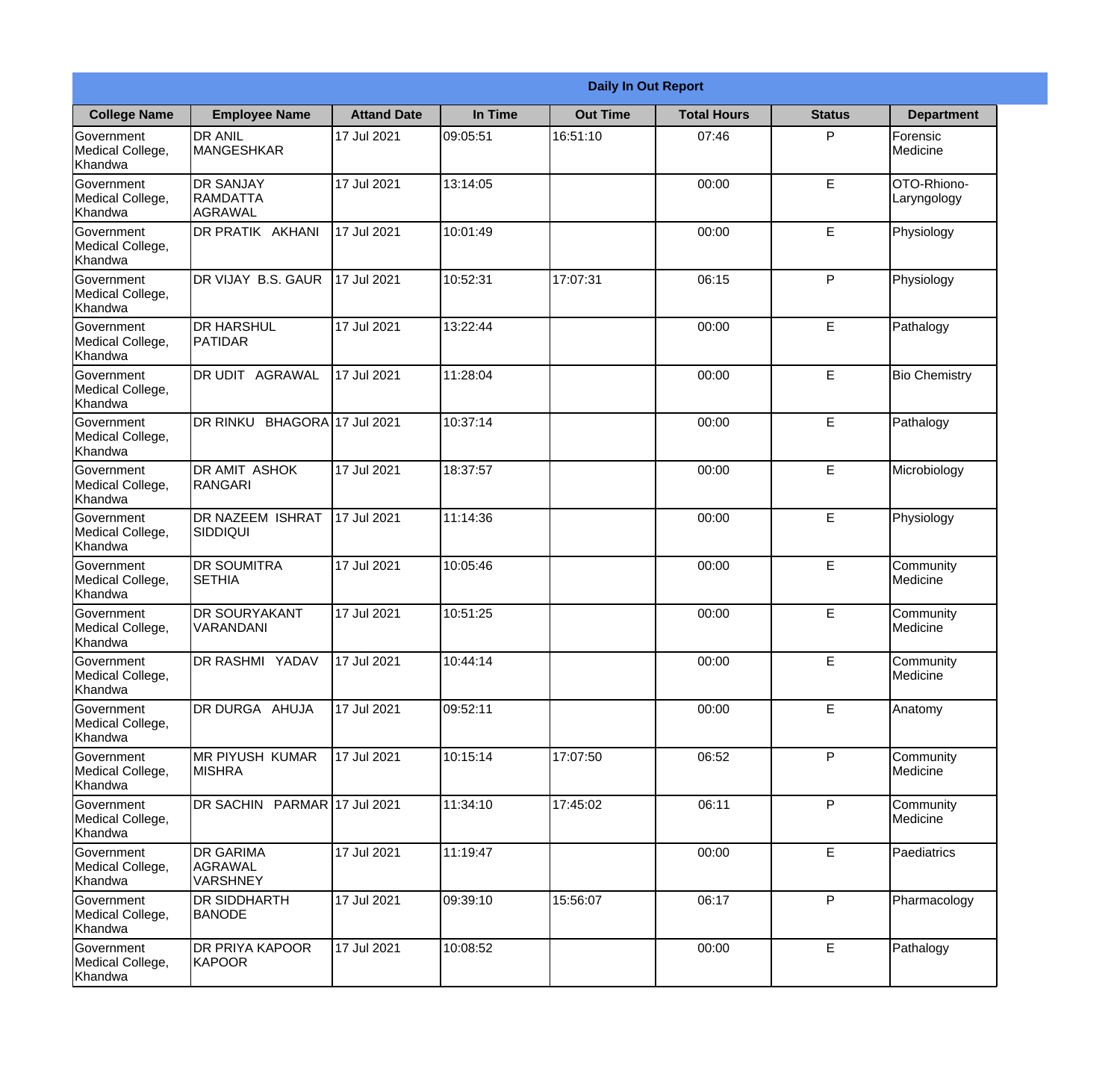| <b>Designation</b>                  | <b>Category</b>     |
|-------------------------------------|---------------------|
| Assistant Professor   Para Clinical |                     |
| Professor                           | Clinical            |
| Assistant Professor   Non Clinical  |                     |
| Associate Professor Non Clinical    |                     |
| Assistant Professor   Para Clinical |                     |
| Associate Professor Non Clinical    |                     |
| Assistant Professor   Para Clinical |                     |
| Professor                           | Para Clinical       |
| Professor                           | <b>Non Clinical</b> |
| <b>Assistant Professor</b>          | Para Clinical       |
| Demonstrator/Tutor   Para Clinical  |                     |
| Assistant Professor   Para Clinical |                     |
| Demonstrator/Tutor   Non Clinical   |                     |
| Statistician                        | Para Clinical       |
| Assistant Professor   Para Clinical |                     |
| Associate Professor Clinical        |                     |
| Associate Professor   Para Clinical |                     |
| Demonstrator/Tutor   Para Clinical  |                     |

## **Daily In Out Report**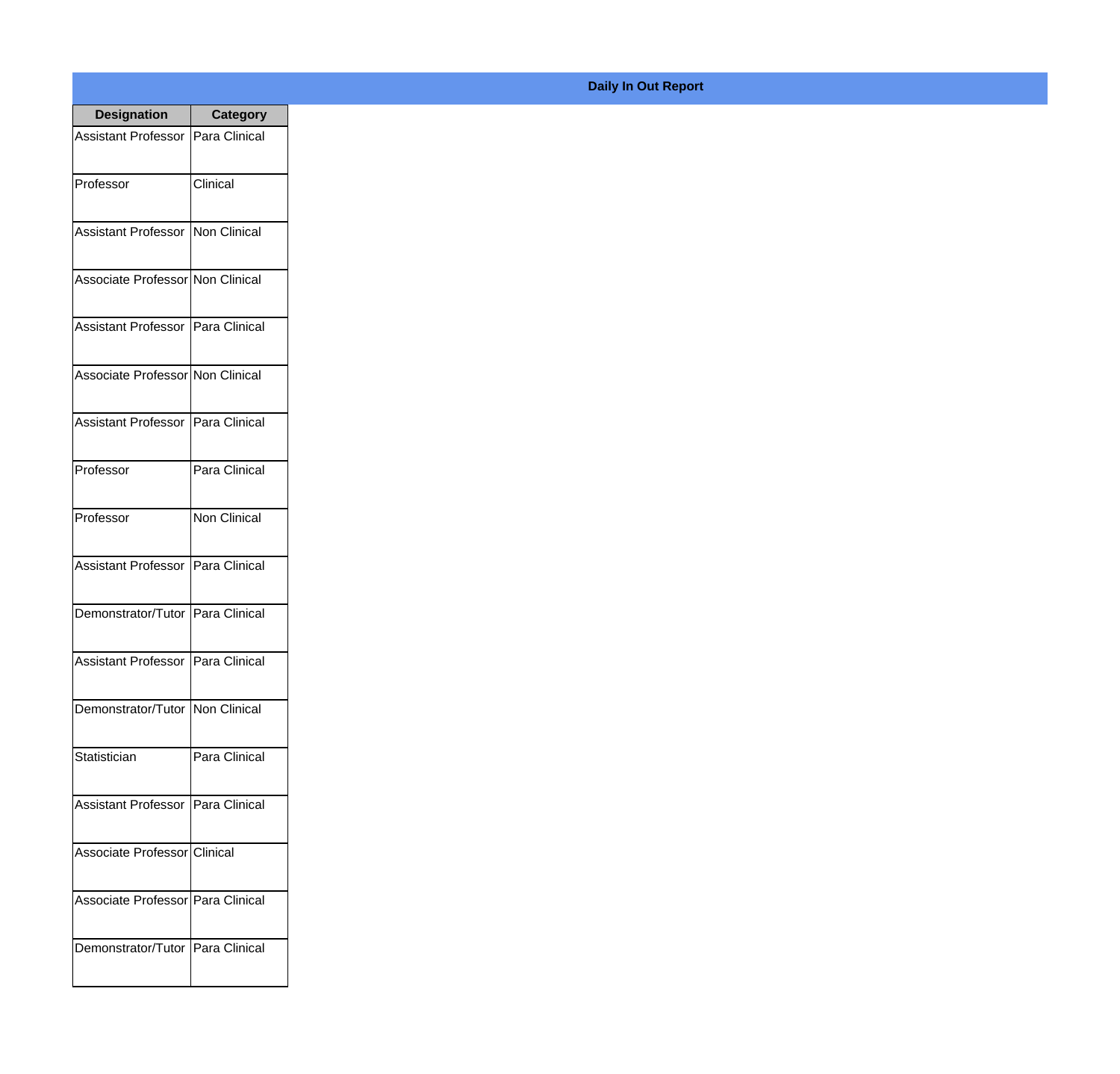|                                                  |                                         | <b>Daily In Out Report</b> |          |          |       |   |                             |  |
|--------------------------------------------------|-----------------------------------------|----------------------------|----------|----------|-------|---|-----------------------------|--|
| Government<br>Medical College,<br>Khandwa        | <b>DR SAPNA</b><br>MAHESHRAM            | 17 Jul 2021                | 11:08:26 |          | 00:00 | E | Community<br>Medicine       |  |
| Government<br>Medical College,<br>Khandwa        | <b>DR RAKESH SINGH</b><br><b>HAZARI</b> | 17 Jul 2021                | 16:11:04 |          | 00:00 | E | Pathalogy                   |  |
| Government<br>Medical College,<br>Khandwa        | <b>DR NISHA</b><br><b>KAITHWAS</b>      | 17 Jul 2021                | 10:29:53 | 10:30:05 | 00:01 | P | Psychiatry                  |  |
| Government<br>Medical College,<br>Khandwa        | <b>DR NISHA</b><br>KAITHWAS             | 17 Jul 2021                | 13:38:03 |          | 00:01 | P | Psychiatry                  |  |
| Government<br>Medical College,<br>Khandwa        | DR SHAIKH M.KHALIQ                      | 17 Jul 2021                | 12:10:17 |          | 00:00 | E | <b>Bio Chemistry</b>        |  |
| Government<br>Medical College,<br>Khandwa        | <b>DR RAJU</b>                          | 17 Jul 2021                | 10:57:31 |          | 00:00 | E | Forensic<br>Medicine        |  |
| Government<br>Medical College,<br>Khandwa        | <b>DR SITARAM</b><br><b>SOLANKI</b>     | 17 Jul 2021                | 09:11:01 |          | 00:00 | E | Forensic<br>Medicine        |  |
| Government<br>Medical College,<br>Khandwa        | <b>DR RANJEET</b><br><b>BADOLE</b>      | 17 Jul 2021                | 10:42:56 |          | 00:00 | E | <b>General Medicine</b>     |  |
| Government<br>Medical College,<br>Khandwa        | <b>DR PRIYESH</b><br>MARSKOLE           | 17 Jul 2021                | 11:44:29 | 16:40:29 | 04:56 | P | Community<br>Medicine       |  |
| Government<br>Medical College,<br>Khandwa        | DR NISHA MANDLOI<br>PANWAR              | 17 Jul 2021                | 10:18:57 | 16:42:50 | 06:24 | P | Obstetrics &<br>Gynaecology |  |
| Government<br>Medical College,<br>Khandwa        | <b>DR MUKTESHWARI</b><br><b>GUPTA</b>   | 17 Jul 2021                | 11:28:17 | 18:29:47 | 07:01 | P | Pharmacology                |  |
| <b>Government</b><br>Medical College,<br>Khandwa | <b>DR PURTI AGARWAL</b><br><b>SAINI</b> | 17 Jul 2021                | 10:40:17 |          | 00:00 | E | Pathalogy                   |  |
| Government<br>Medical College,<br>Khandwa        | DR YASHPAL RAY                          | 17 Jul 2021                | 12:19:32 |          | 00:00 | E | Anatomy                     |  |
| Government<br>Medical College,<br>Khandwa        | RENU WAGHMARE                           | 17 Jul 2021                | 15:50:11 |          | 00:00 | E | Community<br>Medicine       |  |